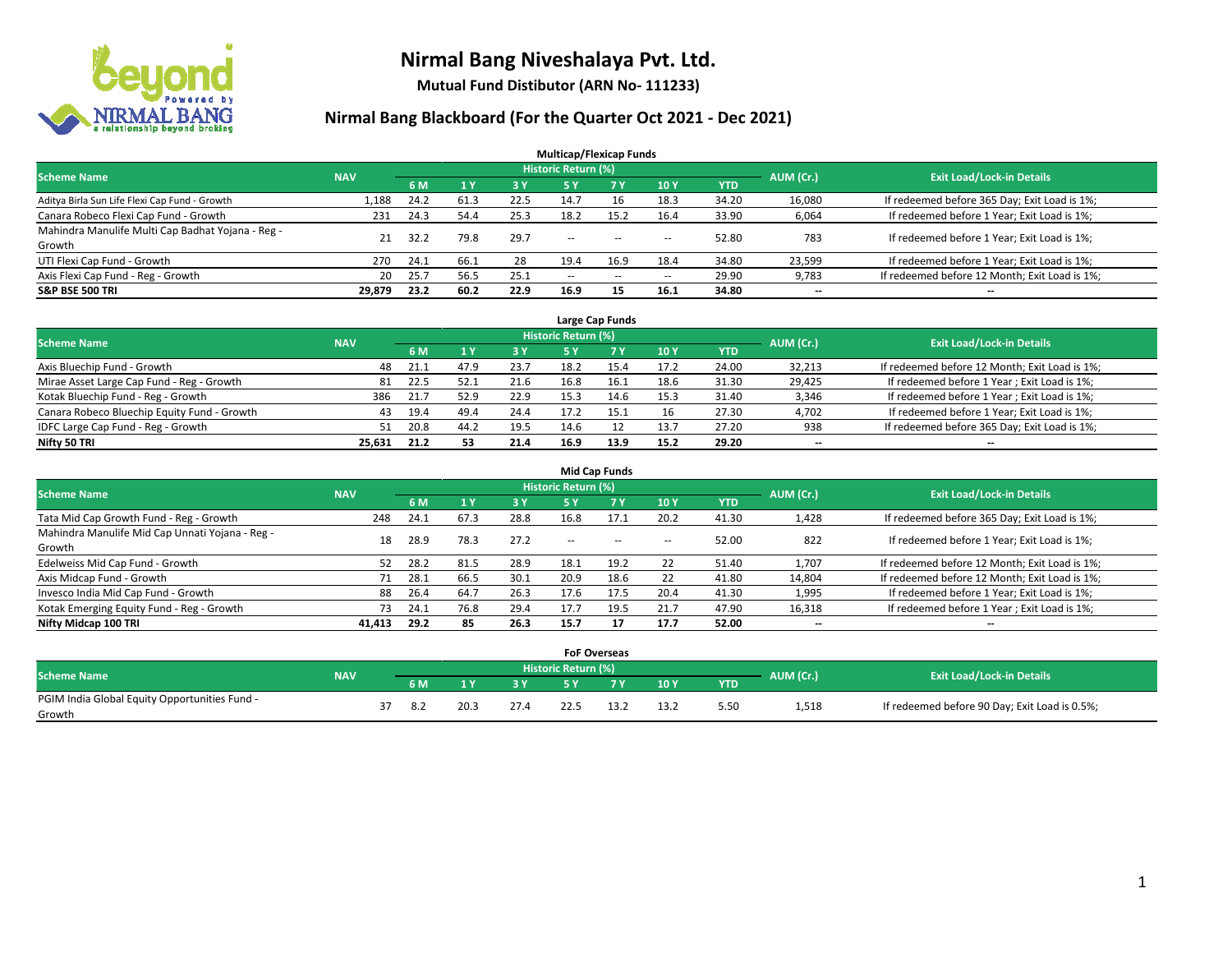

**Mutual Fund Distibutor (ARN No- 111233)**

### **Nirmal Bang Blackboard (For the Quarter Oct 2021 - Dec 2021)**

|                                                |            |      |      |      |                            | Large & Midcap |      |            |                          |                                              |
|------------------------------------------------|------------|------|------|------|----------------------------|----------------|------|------------|--------------------------|----------------------------------------------|
| <b>Scheme Name</b>                             | <b>NAV</b> |      |      |      | <b>Historic Return (%)</b> |                |      |            | AUM (Cr.)                | <b>Exit Load/Lock-in Details</b>             |
|                                                |            | 6 M  |      | 3 Y  | 5 Y                        | 7 Y            | 10Y  | <b>YTD</b> |                          |                                              |
| Mirae Asset Emerging Bluechip Fund - Growth    | 100        | 25.8 | 68.6 | 30   | 20.8                       | 22.3           | 25.2 | 42.10      | 20,615                   | If redeemed before 1 Year; Exit Load is 1%;  |
| Canara Robeco Emerging Equities - Growth       | 167        | 27.3 | 63.6 | 26.3 | 18.3                       | 19.4           | 23.2 | 38.40      | 11,461                   | If redeemed before 1 Year; Exit Load is 1%;  |
| HDFC Large and Mid Cap Fund - Growth           | 190        | 27.6 | 75.8 | 23   | 15.4                       | 12.5           | 13.8 | 46.60      | 3,262                    | If redeemed before 1 Year; Exit Load is 1%;  |
| Kotak Equity Opportunities Fund - Reg - Growth | 197        | 18.1 | 53.7 | 23.7 | 15.6                       | 15.9           | 17.2 | 32.50      | 8,021                    | If redeemed before 1 Year; Exit Load is 1%;  |
| Tata Large & Mid Cap Fund - Reg - Growth       | 333        | 18.5 | 53.7 | 23.8 | 14.6                       | 14.6           | 16.6 | 31.40      | 2,690                    | If redeemed before 365 Day; Exit Load is 1%; |
| NIFTY Large Midcap 250 TRI                     | 12.565     | 24.9 | 67.6 | 24.9 | 17.6                       | 16.8           | 18   | 40.10      | $\overline{\phantom{a}}$ | $- -$                                        |

| <b>Focused Funds</b>                                |            |      |      |            |                     |      |                          |       |                          |                                                |  |  |  |  |
|-----------------------------------------------------|------------|------|------|------------|---------------------|------|--------------------------|-------|--------------------------|------------------------------------------------|--|--|--|--|
| <b>Scheme Name</b>                                  | <b>NAV</b> |      |      |            | Historic Return (%) |      |                          |       | AUM (Cr.)                | <b>Exit Load/Lock-in Details</b>               |  |  |  |  |
|                                                     |            | 6 M  |      | <b>3 Y</b> | 5 Y                 | 7 Y  | 10Y                      | YTD   |                          |                                                |  |  |  |  |
| Axis Focused 25 Fund - Growth                       | 49         | 26.6 | 60   | 24.6       | 19                  | 18.1 | $\overline{\phantom{a}}$ | 30.30 | 19.736                   | If redeemed before 12 Month; Exit Load is 1%;  |  |  |  |  |
| Nippon India Focused Equity Fund - Reg - Growth     | 79         | 22.8 | 75.4 | 23.9       | 14.9                | 15.6 | 19                       | 42.70 | 5,818                    | If redeemed before 12 Months; Exit Load is 1%; |  |  |  |  |
| ICICI Prudential Focused Equity Fund - Ret - Growth | 50         | 25.3 | 63.6 | 19.8       | 14.5                | 12.9 | 15.3                     | 38.50 | 2,088                    | If redeemed before 1 Year; Exit Load is 1%;    |  |  |  |  |
| SBI Focused Equity Fund - Growth                    | 244        | 28.0 | 67.2 | 26.2       | 17.9                |      | 19.2                     | 38.60 | 20.372                   | If redeemed before 1 Year; Exit Load is 1%;    |  |  |  |  |
| <b>S&amp;P BSE 500 TRI</b>                          | 29.879     | 23.2 | 60.2 | 22.9       | 16.9                |      | 16.1                     | 34.80 | $\overline{\phantom{a}}$ | $\overline{\phantom{a}}$                       |  |  |  |  |

|                                            | <b>Small Cap Funds</b> |           |                                  |      |            |           |            |            |        |                                               |  |  |  |  |  |
|--------------------------------------------|------------------------|-----------|----------------------------------|------|------------|-----------|------------|------------|--------|-----------------------------------------------|--|--|--|--|--|
| <b>Scheme Name</b>                         | <b>NAV</b>             | AUM (Cr.) | <b>Exit Load/Lock-in Details</b> |      |            |           |            |            |        |                                               |  |  |  |  |  |
|                                            |                        | 6 M       |                                  | 3 Y  | <b>5 Y</b> | <b>7Y</b> | <b>10Y</b> | <b>YTD</b> |        |                                               |  |  |  |  |  |
| Axis Small Cap Fund - Reg - Growth         | 61                     | 35.1      | 82.4                             | 35.3 |            | 20.4      | $- -$      | 55.70      | 7,095  | If redeemed before 12 Month; Exit Load is 1%; |  |  |  |  |  |
| Kotak Small Cap Fund - Reg - Growth        | 165                    | 35.5      | 106.6                            | 36.8 | 20.6       | 21.1      | 22         | 68.80      | 5,969  | If redeemed before 1 Year; Exit Load is 1%;   |  |  |  |  |  |
| Nippon India Small Cap Fund - Reg - Growth | 85                     | 38.2      | 103.8                            | 31.2 | 22.1       | 21.4      | 25.4       | 68.70      | 17,282 | If redeemed before 1 Month; Exit Load is 1%;  |  |  |  |  |  |
| DSP Small Cap Fund - Reg - Growth          | 110                    | 34.9      | 81.3                             | 30.2 | 15.9       | 19.6      | 22.5       | 55.00      | 8,000  | If redeemed before 12 Month; Exit Load is 1%; |  |  |  |  |  |
| SBI Small Cap Fund - Growth                | 104                    | 26.4      | 78.3                             | 30   | 21.8       | 23.4      | 26.1       | 45.20      | 10,191 | If redeemed before 1 Year; Exit Load is 1%;   |  |  |  |  |  |
| Nifty Smallcap 100 TRI                     | 14.141                 | 33.4      | 93.7                             | 26.4 | 13.3       | 13.9      | 14.6       | 60.80      | --     | $\overline{\phantom{a}}$                      |  |  |  |  |  |

#### **ELSS Schemes (Tax Saving u/s 80-C)**

| <b>Scheme Name</b>                           | <b>NAV</b> |      |      | Historic Return (%) |           |           |            |            | AUM (Cr.) | <b>Exit Load/Lock-in Details</b> |
|----------------------------------------------|------------|------|------|---------------------|-----------|-----------|------------|------------|-----------|----------------------------------|
|                                              |            | 6 M  |      | <b>3 Y</b>          | <b>5Y</b> | <b>7Y</b> | <b>10Y</b> | <b>YTD</b> |           |                                  |
| Axis Long Term Equity Fund - Growth          |            | 23.6 | 60.4 | 25.1                | 17.9      | 17.1      | 20.5       | 29.40      | 34,371    | Nil                              |
| Canara Robeco Equity Tax Saver Fund - Growth | 117        | 22.7 | 56.9 | 27                  | 18.7      | 16        | 17.3       | 34.90      | 2.772     | Nil                              |
| Kotak Tax Saver Fund - Reg - Growth          | 72         | 19.0 | 54.1 | 23                  | 15.4      | 15.6      | 16.2       | 33.20      | 2,296     | Nil                              |
| Invesco India Tax Plan - Growth              | 85         | 24.4 | 56.3 | 22.4                | 16.5      | 15.8      | 17.9       | 33.20      | 1,890     | Nil                              |
| Mirae Asset Tax Saver Fund - Reg - Growth    | 32         | 23.9 | 63.3 | 27.3                | 20.9      | $\sim$    | $\!-$      | 38.10      | 9,401     | Nil                              |
| <b>S&amp;P BSE 200 TRI</b>                   | 9,502      | 22.1 | 57.5 | 22.5                | 16.9      | 14.9      | 16.1       | 32.60      | --        | $\overline{\phantom{a}}$         |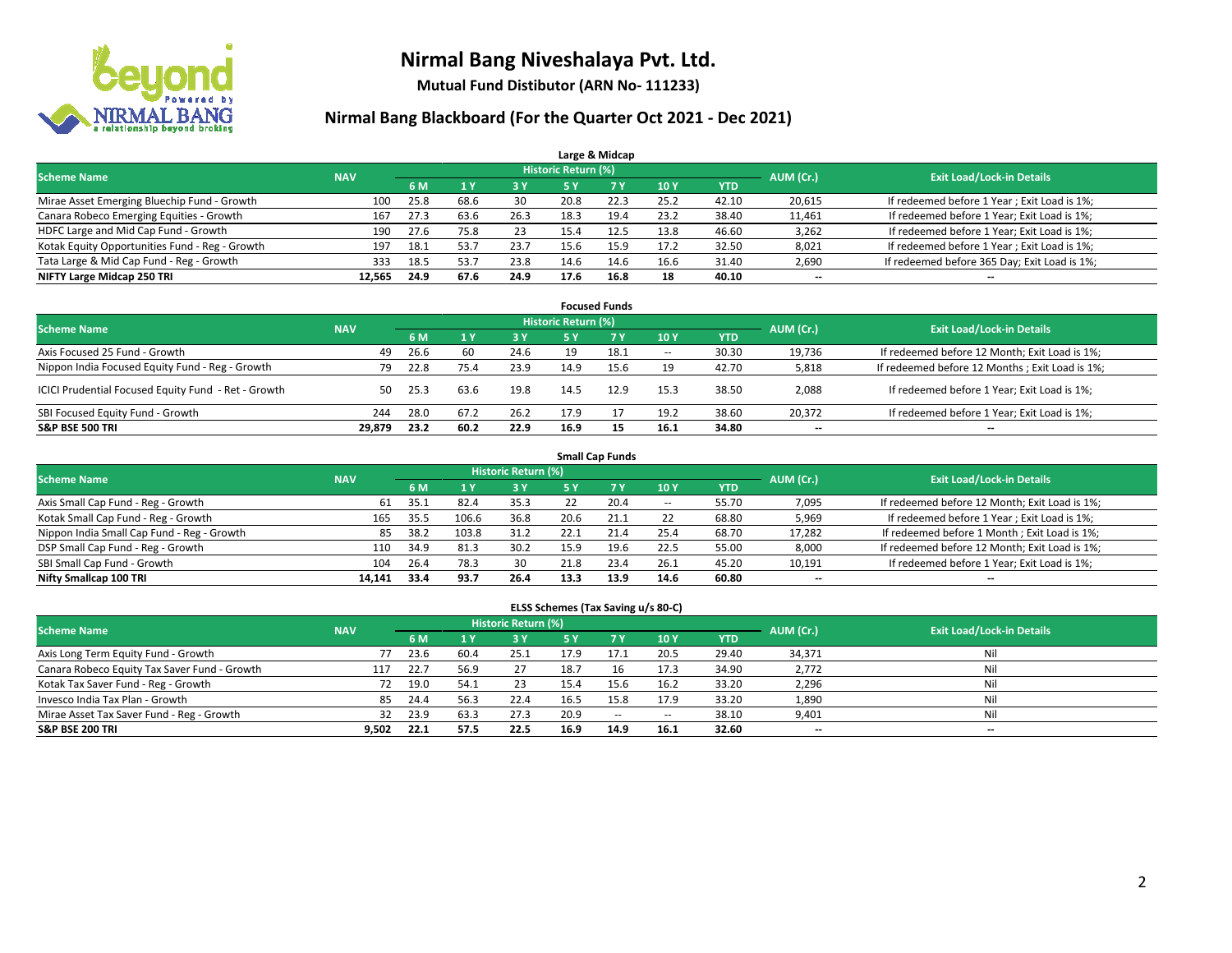

**Mutual Fund Distibutor (ARN No- 111233)**

| <b>Solution Oriented</b>                                  |            |      |      |                     |      |      |        |            |                          |                                               |  |  |  |
|-----------------------------------------------------------|------------|------|------|---------------------|------|------|--------|------------|--------------------------|-----------------------------------------------|--|--|--|
| <b>Scheme Name</b>                                        | <b>NAV</b> |      |      | Historic Return (%) |      |      |        |            | AUM (Cr.)                | <b>Exit Load/Lock-in Details</b>              |  |  |  |
|                                                           |            | 6 M  |      | <b>3Y</b>           | 75 Y | 7Y   | 10Y    | <b>YTD</b> |                          |                                               |  |  |  |
| <b>HDFC Childrens Gift Fund</b>                           | 187        | 19.8 | 45   | 19.2                | 14.3 | 13.8 | 16.1   | 27.30      | 5,247                    | Ni                                            |  |  |  |
| Tata Retirement Savings Fund - Moderate Plan - Reg        | 45         | 18.8 | 36.4 | 18.6                | 13.9 | 14.6 | $\sim$ | 23.00      | 1,607                    | If redeemed before 61 Month; Exit Load is 1%; |  |  |  |
| Tata Retirement Savings Fund - Progressive Plan -<br>Reg  | 45         | 21.5 | 41.8 | 21.2                | 15.5 | 15.7 | $\sim$ | 26.70      | 1,226                    | If redeemed before 61 Month; Exit Load is 1%; |  |  |  |
| Tata Retirement Savings Fund - Reg - Conservative<br>Plan | 25         | 7.2  | 13.5 | 11.1                | 8.3  | 9.3  | $\sim$ | 8.20       | 188                      | If redeemed before 61 Month; Exit Load is 1%; |  |  |  |
| <b>S&amp;P BSE 200 TRI</b>                                | 9.502      | 22.1 | 57.5 | 22.5                | 16.9 | 14.9 | 16.1   | 32.60      | $\overline{\phantom{a}}$ | $- -$                                         |  |  |  |

| <b>Index Fund</b>                                             |            |      |      |                            |        |       |                          |            |                          |                                               |  |  |  |  |
|---------------------------------------------------------------|------------|------|------|----------------------------|--------|-------|--------------------------|------------|--------------------------|-----------------------------------------------|--|--|--|--|
| <b>Scheme Name</b>                                            | <b>NAV</b> |      |      | <b>Historic Return (%)</b> |        |       |                          |            | AUM (Cr.)                | <b>Exit Load/Lock-in Details</b>              |  |  |  |  |
|                                                               |            | 6 M  | 71 Y | 3Y                         | 5 Y    | 7V    | 10Y                      | <b>YTD</b> |                          |                                               |  |  |  |  |
| HDFC Index Fund-NIFTY 50 Plan                                 | 165        | 20.9 | 52.3 | 20.7                       | 16.3   | 13.3  | 14.5                     | 28.80      | 3,954                    | If redeemed before 3 Day; Exit Load is 0.25%; |  |  |  |  |
| ICICI Prudential Nifty Next 50 Index Fund - Growth            | 38         | 22.2 | 56.6 | 18.6                       | 12.9   | 14.5  | 16.1                     | 32.50      | 1,535                    | Nil                                           |  |  |  |  |
| Motilal Oswal Nifty Midcap 150 Index Fund - Reg -<br>Growth   | 21         | 27.2 | 78.7 | $\sim$                     | $-$    | $- -$ | $\overline{\phantom{a}}$ | 48.70      | 358                      | If redeemed before 15 Day; Exit Load is 1%;   |  |  |  |  |
| Motilal Oswal Nifty Smallcap 250 Index Fund - Reg -<br>Growth | 21         | 33.5 | 89.2 | $\sim$ $-$                 | $\sim$ | $- -$ | $\overline{\phantom{a}}$ | 58.00      | 221                      | If redeemed before 15 Day; Exit Load is 1%;   |  |  |  |  |
| UTI Nifty Index Fund - Growth                                 | 119        | 21.0 | 52.6 | 21                         | 16.5   | 13.4  | 14.6                     | 28.90      | 5,219                    | Nil                                           |  |  |  |  |
| Nifty 50 TRI                                                  | 25,631     | 21.2 | 53   | 21.4                       | 16.9   | 13.9  | 15.2                     | 29.20      | $\overline{\phantom{a}}$ | $\overline{\phantom{a}}$                      |  |  |  |  |

| <b>Contra/Value Fund</b>                |            |                                  |      |      |      |      |      |       |       |                                              |  |  |  |
|-----------------------------------------|------------|----------------------------------|------|------|------|------|------|-------|-------|----------------------------------------------|--|--|--|
| <b>Scheme Name</b>                      | AUM (Cr.)  | <b>Exit Load/Lock-in Details</b> |      |      |      |      |      |       |       |                                              |  |  |  |
|                                         | <b>NAV</b> | 6 M                              |      | 3 Y  |      |      | 10Y  | YTD   |       |                                              |  |  |  |
| Invesco India Contra Fund - Growth      | 78         | 22.0                             |      | 21.6 | 16.8 | 16.4 | 18.3 | 31.10 | 8,411 | If redeemed before 1 Year; Exit Load is 1%;  |  |  |  |
| IDFC Sterling Value Fund - Reg - Growth | 87         | 29.4                             | 93.9 | 23.6 | 16.8 | 15.7 | 17.6 | 59.20 | 4,114 | If redeemed before 365 Day; Exit Load is 1%; |  |  |  |
| SBI Contra Fund - Growth                | 199        | 27.7                             | 84.5 | 26.3 | 15.3 | 14.5 | 15.3 | 46.80 | 2,974 | If redeemed before 1 Year; Exit Load is 1%;  |  |  |  |
| UTI Value Opportunities Fund - Growth   | 102        | 21.2                             | 58.5 | 22.1 | 14.8 | 12.4 | 14.7 | 32.30 | 6,623 | If redeemed before 1 Year; Exit Load is 1%;  |  |  |  |
| <b>S&amp;P BSE 500 TRI</b>              | 29.879     | 23.2                             | 60.2 | 22.9 | 16.9 |      | 16.1 | 34.80 | $- -$ | $-$                                          |  |  |  |

| Sector/Thematic                                                           |            |      |      |                            |               |                          |                          |            |                          |                                               |  |  |  |
|---------------------------------------------------------------------------|------------|------|------|----------------------------|---------------|--------------------------|--------------------------|------------|--------------------------|-----------------------------------------------|--|--|--|
| <b>Scheme Name</b>                                                        | <b>NAV</b> |      |      | <b>Historic Return (%)</b> |               |                          |                          |            | AUM (Cr.)                | <b>Exit Load/Lock-in Details</b>              |  |  |  |
|                                                                           |            | 6 M  | 1 Y  | 3 Y                        | 5 Y           | <b>7Y</b>                | 10Y                      | <b>YTD</b> |                          |                                               |  |  |  |
| Aditya Birla Sun Life PSU Equity Fund - Reg - Growth                      | 14         | 25.6 | 78   | $\sim$                     |               |                          | --                       | 44.20      | 843                      | If redeemed before 30 Day; Exit Load is 1%;   |  |  |  |
| Canara Robeco Consumer Trends Fund - Reg -<br>Growth                      | 67         | 21.1 | 56.3 | 26.2                       | 18            | 18.1                     | 18.8                     | 31.70      | 726                      | If redeemed before 1 Year; Exit Load is 1%;   |  |  |  |
| Edelweiss Recently Listed IPO Fund - Reg - Growth                         | 21         | 35.5 | 88   | 35.3                       | $\sim$ $\sim$ |                          |                          | 58.20      | 805                      | If redeemed before 180 Day; Exit Load is 2%;  |  |  |  |
| Mirae Asset Great Consumer Fund - Growth                                  | 56         | 23.7 | 56.1 | 22.3                       | 17.7          | 16.5                     | 18.8                     | 35.10      | 1,488                    | If redeemed before 1 Year; Exit Load is 1%;   |  |  |  |
| <b>ICICI Prudential Technology Fund - Growth</b>                          | 164        | 43.2 | 93.1 | 39.9                       | 33.6          | 23.3                     | 26.6                     | 65.80      | 5,037                    | If redeemed before 15 Day; Exit Load is 1%;   |  |  |  |
| Nippon India Pharma Fund - Reg - Growth                                   | 309        | 18.7 | 30.5 | 26.7                       | 16.3          | 14.8                     | 19                       | 21.90      | 5,474                    | If redeemed before 1 Month; Exit Load is 1%;  |  |  |  |
| BNP Paribas India Consumption Fund - Reg - Growth                         | 20         | 22.6 | 53.8 | 27.1                       | $\sim$        | $\overline{\phantom{a}}$ | $\overline{\phantom{a}}$ | 31.90      | 871                      | If redeemed before 12 Month: Exit Load is 1%: |  |  |  |
| ICICI Prudential Banking and Financial Services Fund -<br>Retail - Growth | 86         | 20.7 | 65.6 | 17.7                       | 13.2          | 15.6                     | 19                       | 30.80      | 5,097                    | If redeemed before 15 Day; Exit Load is 1%;   |  |  |  |
| <b>S&amp;P BSE 500 TRI</b>                                                | 29,879     | 23.2 | 60.2 | 22.9                       | 16.9          | 15                       | 16.1                     | 34.80      | $\overline{\phantom{a}}$ | --                                            |  |  |  |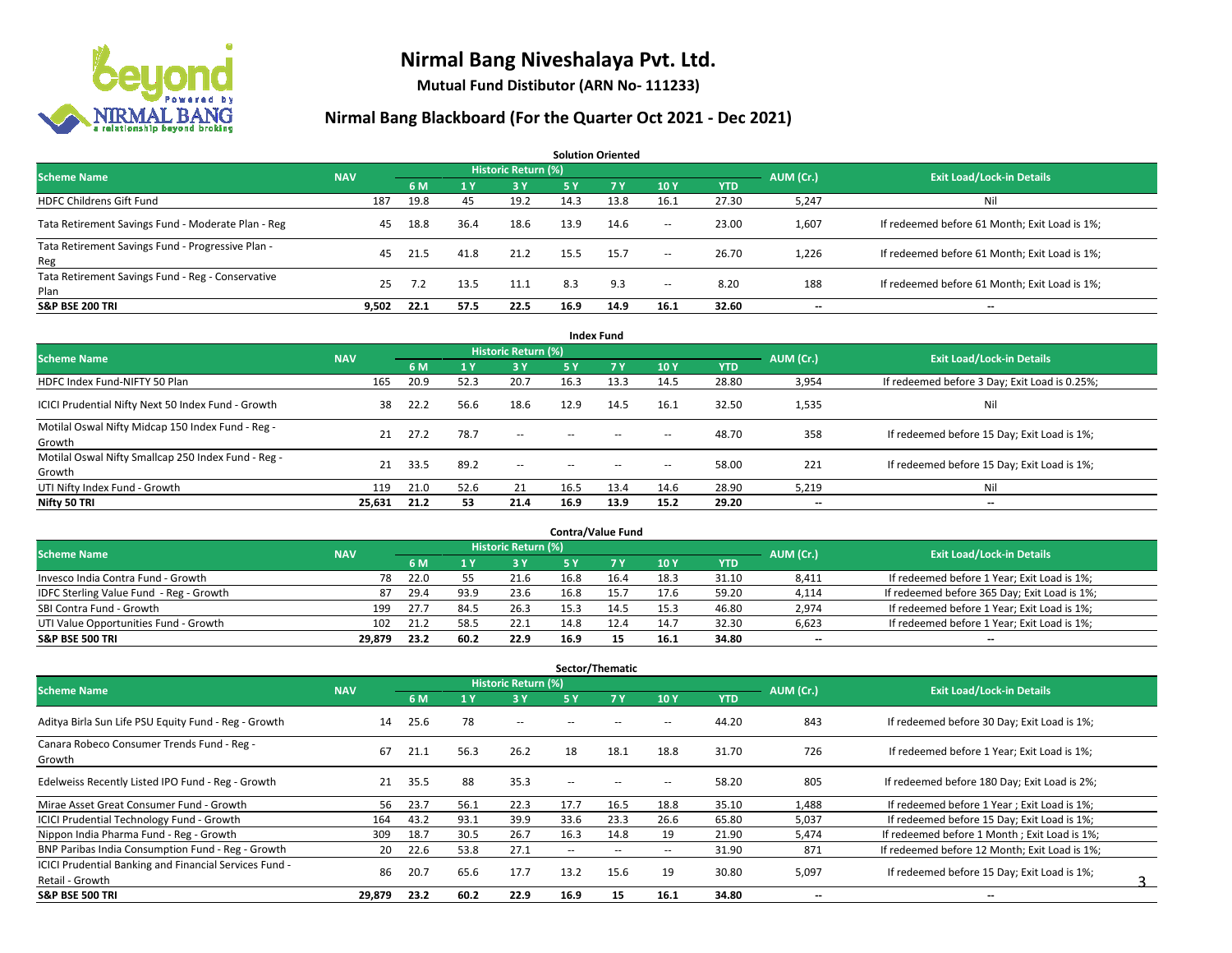

**Mutual Fund Distibutor (ARN No- 111233)**

#### **Nirmal Bang Blackboard (For the Quarter Oct 2021 - Dec 2021)**

**Dynamic Asset Allocation Funds**

| <b>Scheme Name</b>                                         | <b>NAV</b> |      |       | Historic Return (%) |               |        |                          |            | AUM (Cr.) | <b>Exit Load/Lock-in Details</b>              |
|------------------------------------------------------------|------------|------|-------|---------------------|---------------|--------|--------------------------|------------|-----------|-----------------------------------------------|
|                                                            |            | 6 M  |       | 3 Y                 | 5 Y           |        | 10Y                      | <b>YTD</b> |           |                                               |
| ICICI Prudential Balanced Advantage Fund - Reg -<br>Growth | 49         | 10.1 | 26.6  | 14.5                |               |        | 13.9                     | 15.00      | 34,687    | If redeemed before 1 Year; Exit Load is 1%;   |
| Nippon India Balanced Advantage Fund - Reg -<br>Growth     | 123        | 11.7 | 29.9  | 13.4                | 10.9          | 10.9   | 13.7                     | 17.10      | 4,799     | If redeemed before 12 Month; Exit Load is 1%; |
| Tata Balanced Advantage Fund - Reg - Growth                | 15         | 10.3 | 27.1  | $\sim$              | $\sim$ $\sim$ |        | $\overline{\phantom{a}}$ | 16.60      | 3,610     | If redeemed before 365 Day; Exit Load is 1%;  |
| Edelweiss Balanced Advantage Fund - Growth                 | 36         | 13.6 | 34.2  | 17.8                | 13.4          |        | 12.5                     | 19.70      | 5,845     | If redeemed before 365 Day; Exit Load is 1%;  |
| Kotak Balanced Advantage Fund - Reg - Growth               | 15         | 9.4  | 22. I | 14.5                | $- -$         | $\sim$ | $\sim$                   | 13.50      | 11,286    | If redeemed before 1 Year; Exit Load is 1%;   |
| NIFTY 50 Hybrid Composite Debt 65:35 Index                 | 14,780     | 14.6 | 35    | 18.3                | 14.2          | 12.5   | 13.4                     | 19.60      | $- -$     | $\overline{\phantom{a}}$                      |

| <b>Hybrid Aggressive</b>                        |            |      |      |                            |      |      |        |            |           |                                               |  |  |  |
|-------------------------------------------------|------------|------|------|----------------------------|------|------|--------|------------|-----------|-----------------------------------------------|--|--|--|
| <b>Scheme Name</b>                              | <b>NAV</b> |      |      | <b>Historic Return (%)</b> |      |      |        |            | AUM (Cr.) | <b>Exit Load/Lock-in Details</b>              |  |  |  |
|                                                 |            | 6 M  |      | 3 Y                        |      |      | 10Y    | <b>YTD</b> |           |                                               |  |  |  |
| Canara Robeco Equity Hybrid Fund - Growth       | 249        | 17.2 | 39.7 | 20.5                       |      |      | 15.7   | 24.00      | 6,746     | If redeemed before 1 Year; Exit Load is 1%;   |  |  |  |
| DSP Equity & Bond Fund - Growth                 | 241        | 17.7 | 46.7 | 21.5                       |      | 14.4 | 14.7   | 25.80      | 7,516     | If redeemed before 12 Month; Exit Load is 1%; |  |  |  |
| SBI Equity Hybrid Fund - Growth                 | 207        | 18.4 | 45.8 | 19.9                       | 14.1 |      | 16.6   | 25.60      | 47,470    | If redeemed before 12 Month; Exit Load is 1%; |  |  |  |
| Mirae Asset Hybrid - Equity Fund - Reg - Growth |            | 17.7 | 42.1 | 19.3                       | 14.6 | --   | $\sim$ | 25.30      | 5,950     | If redeemed before 1 Year; Exit Load is 1%;   |  |  |  |
| NIFTY 50 Hybrid Composite Debt 65:35 Index      | 14.780     | 14.6 | 35   | 18.3                       | 14.2 | 12.5 | 13.4   | 19.60      | $- -$     | $- -$                                         |  |  |  |

|                                                    |            |      |      |                            | <b>Multi-Asset Allocation Funds</b> |            |       |            |                          |                                               |
|----------------------------------------------------|------------|------|------|----------------------------|-------------------------------------|------------|-------|------------|--------------------------|-----------------------------------------------|
| <b>Scheme Name</b>                                 | <b>NAV</b> |      |      | <b>Historic Return (%)</b> |                                     |            |       |            | AUM (Cr.)                | <b>Exit Load/Lock-in Details</b>              |
|                                                    |            | 6 M  |      | <b>3Y</b>                  | 5 Y                                 | <b>7 V</b> | 10Y   | <b>YTD</b> |                          |                                               |
| HDFC Multi - Asset Fund - Growth                   | 47         | 13.5 | 30.4 |                            |                                     | 10.4       | 10.8  | 16.50      | 1,186                    | If redeemed before 12 Month; Exit Load is 1%; |
| Nippon India Multi Asset Fund - Reg - Growth       | 13         | 13.4 |      | $\sim$                     | $\sim$                              | $\sim$     | $\!-$ | 18.70      | 1,154                    | If redeemed before 1 Year; Exit Load is 1%;   |
| Tata Multi Asset Opportunities Fund - Reg - Growth | 15         | 13.7 | 37.2 | $\sim$                     | $-$                                 | $\sim$     | --    | 22.30      | 1,060                    | If redeemed before 365 Day; Exit Load is 1%;  |
| NIFTY 50 Hybrid Composite Debt 65:35 Index         | 14.780     | 14.6 | 35   | 18.3                       | 14.2                                | 12.5       | 13.4  | 19.60      | $\overline{\phantom{a}}$ | --                                            |

|                                               |            |                                  |        |            |     | Gold |        |            |       |                                                                  |
|-----------------------------------------------|------------|----------------------------------|--------|------------|-----|------|--------|------------|-------|------------------------------------------------------------------|
| <b>Scheme Name</b>                            | AUM (Cr.)  | <b>Exit Load/Lock-in Details</b> |        |            |     |      |        |            |       |                                                                  |
|                                               | <b>NAV</b> | 6 M                              |        | <b>3 Y</b> | 5 Y |      | 10Y    | <b>YTD</b> |       |                                                                  |
| HDFC Gold Fund - Growth                       |            | 0.3                              | $-8.1$ |            |     | 6.7  |        | $-7.70$    |       | If redeemed before 6 Months; Exit Load is 2%; If redeemed bet. 6 |
|                                               | 15         |                                  |        | 13         |     |      | $\sim$ |            | 1,197 | Months to 12 Months; Exit Load is 1%;                            |
| Kotak Gold Fund - Reg - Growth                | 19         | 0.5                              | $-1$   | 13.8       |     | 6.9  | 4.4    | $-6.90$    | 1,013 | If redeemed before 1 Year; Exit Load is 1%;                      |
| Nippon India Gold Savings Fund - Reg - Growth | 19         | 0.5                              | $-8.2$ | 13.1       |     | b.b  | 4.2    | $-7.60$    | 1,362 | If redeemed before 15 Day; Exit Load is 1%;                      |
| <b>Prices of Gold</b>                         | 46.806     | 1.3                              | -6.7   | 14.5       |     | 8.2  | 5.9    | -6.40      | $- -$ | $\overline{\phantom{a}}$                                         |

| <b>Arbitrage Fund</b>                      |            |                                  |     |       |     |  |     |                          |            |        |                                                 |  |  |
|--------------------------------------------|------------|----------------------------------|-----|-------|-----|--|-----|--------------------------|------------|--------|-------------------------------------------------|--|--|
| <b>Scheme Name</b>                         | AUM (Cr.)  | <b>Exit Load/Lock-in Details</b> |     |       |     |  |     |                          |            |        |                                                 |  |  |
|                                            | <b>NAV</b> |                                  | 1 M | $-3M$ | 6 M |  |     | 3 Y                      | <b>YTD</b> |        |                                                 |  |  |
| IDFC Arbitrage Fund - Reg - Growth         |            | 26                               | 2.5 | 2.9   | 3.7 |  | 3.8 | 4.7                      | 3.60       | 6,640  | If redeemed before 1 Month; Exit Load is 0.25%; |  |  |
| Kotak Equity Arbitrage Fund - Reg - Growth |            | 30                               | 2.9 |       | 4.1 |  | 4.4 |                          | 4.00       | 25,000 | If redeemed before 30 Day; Exit Load is 0.25%;  |  |  |
| Tata Arbitrage Fund - Reg - Growth         |            | 12                               | 1.2 |       |     |  | 4.5 | $\overline{\phantom{a}}$ | 3.90       | 11,973 | If redeemed before 30 Day; Exit Load is 0.25%;  |  |  |
| Nippon India Arbitrage Fund - Reg - Growth |            | 21                               |     |       |     |  | Δ.  | 4.9                      | 3.80       | 12,451 | If redeemed before 1 Month; Exit Load is 0.25%; |  |  |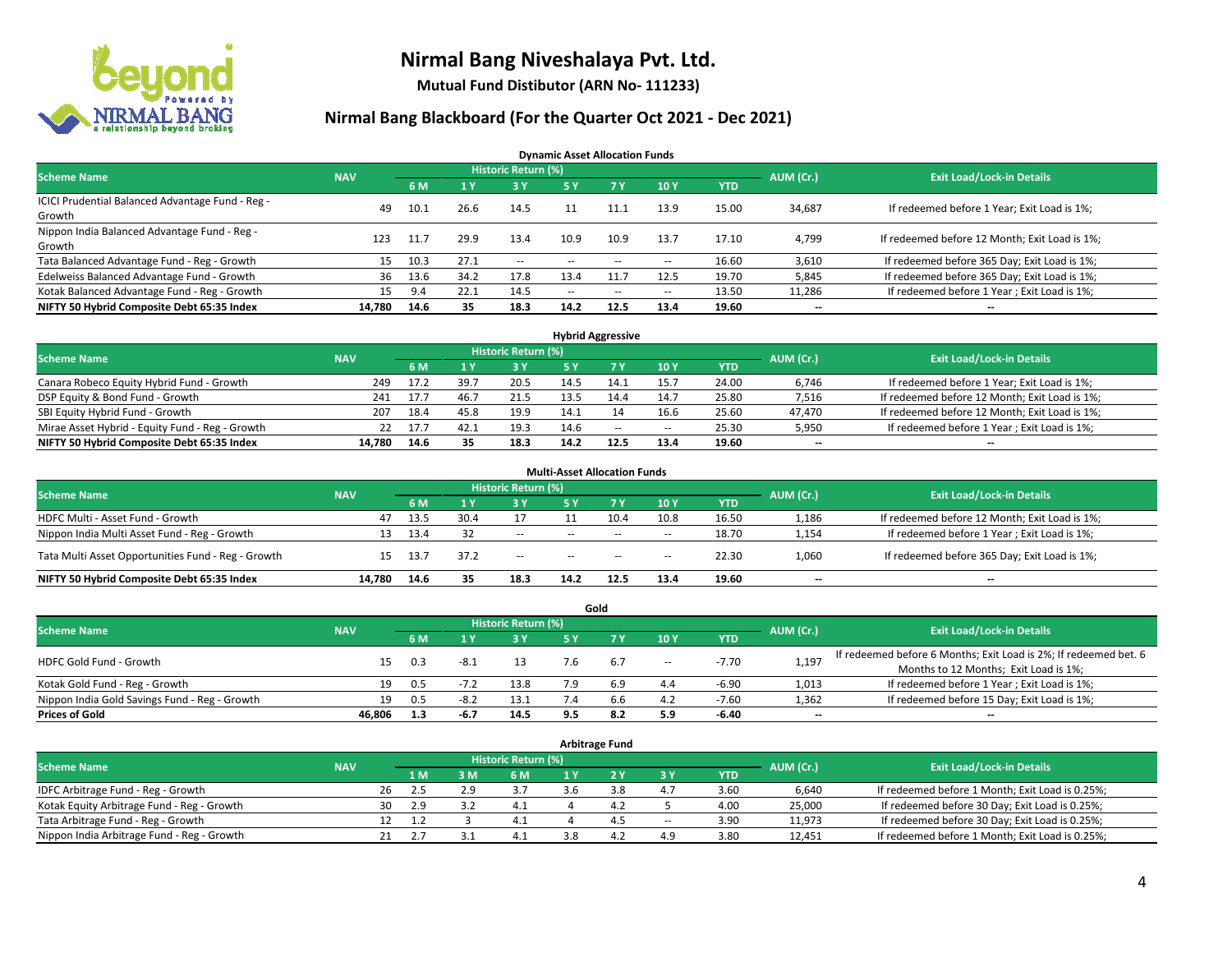

**Mutual Fund Distibutor (ARN No- 111233)**

| <b>Overnight Fund</b>                               |                          |     |                |                            |     |              |            |                          |           |                                  |  |  |  |  |
|-----------------------------------------------------|--------------------------|-----|----------------|----------------------------|-----|--------------|------------|--------------------------|-----------|----------------------------------|--|--|--|--|
| <b>Scheme Name</b>                                  | <b>NAV</b>               |     |                | <b>Historic Return (%)</b> |     |              | <b>YTM</b> | Avg                      | AUM (Cr.) | <b>Exit Load/Lock-in Details</b> |  |  |  |  |
|                                                     |                          | 1 W | 2 <sub>w</sub> | 1 M                        | 3 M | $\sqrt{1}$ Y |            | <b>Maturity</b>          |           |                                  |  |  |  |  |
| Aditya Birla Sun Life Overnight Fund - Reg - Growth | 1.127                    | 3.1 | 3.2            | 3.1                        |     |              | 3.35       |                          | 10,050    | Nil                              |  |  |  |  |
| IDFC Overnight Fund - Reg - Growth                  | 1,112                    | 3.0 |                |                            |     |              | 3.29       | 0.00                     | 1,325     | Nil                              |  |  |  |  |
| Tata Overnight Fund - Reg - Growth                  | 1.101                    | 3.0 |                |                            |     |              | 3.23664    | 0.00                     | 3,580     | Nil                              |  |  |  |  |
| Nippon India Overnight Fund - Reg - Growth          | 112                      | 3.0 |                |                            |     |              | 3.28761    | 0.00                     | 7,372     | Nil                              |  |  |  |  |
| <b>CRISIL Liquid Fund Index</b>                     | $\overline{\phantom{a}}$ | 3.9 | 3.5            | 3.4                        | 3.5 | 3.6          | --         | $\overline{\phantom{a}}$ | $- -$     | $-$                              |  |  |  |  |

| <b>Liquid Funds</b>                              |            |     |     |                     |     |     |                          |                          |           |                                  |  |  |  |
|--------------------------------------------------|------------|-----|-----|---------------------|-----|-----|--------------------------|--------------------------|-----------|----------------------------------|--|--|--|
| <b>Scheme Name</b>                               | <b>NAV</b> |     |     | Historic Return (%) |     |     | <b>YTM</b>               | Avg                      | AUM (Cr.) | <b>Exit Load/Lock-in Details</b> |  |  |  |
|                                                  |            | 1W  | 2 W | 1 M                 | зM  |     |                          | <b>Maturity</b>          |           |                                  |  |  |  |
| Aditya Birla Sun Life Liquid Fund - Reg - Growth | 335        | 3.  |     |                     |     |     | 3.57                     | 0.15                     | 28,554    | *Ref Footnote                    |  |  |  |
| ICICI Prudential Liquid Fund - Reg - Growth      | 308        | 3.4 |     |                     |     |     | 3.29                     | 0.11                     | 34,592    | *Ref Footnote                    |  |  |  |
| Kotak Liquid Fund - Reg - Growth                 | 4,210      | 3.4 |     |                     |     |     | 3.4595                   | 0.10                     | 29,614    | *Ref Footnote                    |  |  |  |
| Nippon India Liquid Fund - Reg - Growth          | 5,080      | 3.3 |     |                     |     |     | 3.45784                  | 0.09                     | 21,655    | *Ref Footnote                    |  |  |  |
| Mahindra Manulife Liquid Fund - Reg - Growth     | 1.352      | 3.7 |     |                     |     |     | 3.5593                   | 0.13                     | 1,611     | *Ref Footnote                    |  |  |  |
| <b>CRISIL Liquid Fund Index</b>                  | $- -$      | 3.9 | 3.5 | 3.4                 | 3.5 | 3.6 | $\overline{\phantom{a}}$ | $\overline{\phantom{a}}$ | $- -$     | $\overline{\phantom{a}}$         |  |  |  |

| <b>Ultra Short Fund</b>                           |            |      |      |                            |     |                  |                          |                          |                          |                                  |  |  |  |
|---------------------------------------------------|------------|------|------|----------------------------|-----|------------------|--------------------------|--------------------------|--------------------------|----------------------------------|--|--|--|
| <b>Scheme Name</b>                                | <b>NAV</b> |      |      | <b>Historic Return (%)</b> |     |                  | <b>YTM</b>               | Avg                      | AUM (Cr.)                | <b>Exit Load/Lock-in Details</b> |  |  |  |
|                                                   |            | 1 M  | ιM   | 6 M                        | 1 Y | $\overline{3}$ Y |                          | <b>Maturity</b>          |                          |                                  |  |  |  |
| HDFC Ultra Short Term Fund - Reg - Growth         |            | 2.4  |      | 3.6                        |     | 6.3              | 3.93475                  | 0.43                     | 16,705                   | Nil                              |  |  |  |
| ICICI Prudential Ultra Short Term Fund - Growth   | 22         | 2.9  | 3.9  | 4.1                        |     | 6.7              | 4.29                     | 0.40                     | 9,692                    | Nil                              |  |  |  |
| UTI Ultra Short Term Fund - Growth                | 3,403      | 34.8 | 13.9 | 8.7                        | 6.4 |                  | 4.1                      | 0.46                     | 1,933                    | Nil                              |  |  |  |
| Aditya Birla Sun Life Savings Fund - Reg - Growth | 432        | 2.4  |      | 4.1                        | 4.2 | 6.9              | 4.26                     | 0.53                     | 17,747                   | Nil                              |  |  |  |
| <b>NIFTY Ultra Short Duration Debt Index</b>      | 4.349      | 3.2  | 3.9  |                            |     | - 6.1            | $\overline{\phantom{a}}$ | $\overline{\phantom{a}}$ | $\overline{\phantom{a}}$ | $-$                              |  |  |  |

|                                                  |                          |     |     |                     | <b>Money Market Fund</b> |      |            |                          |                          |                                               |
|--------------------------------------------------|--------------------------|-----|-----|---------------------|--------------------------|------|------------|--------------------------|--------------------------|-----------------------------------------------|
| <b>Scheme Name</b>                               | <b>NAV</b>               |     |     | Historic Return (%) |                          |      | <b>YTM</b> | Avg                      | AUM (Cr.)                | <b>Exit Load/Lock-in Details</b>              |
|                                                  |                          | 1 M | 3 M | 6 M                 | 1 Y                      | 73Y  |            | <b>Maturity</b>          |                          |                                               |
| Aditya Birla Sun Life Money Manager Fund - Reg - | 291                      | 2.9 | 3.8 | 3.9                 | 3.9                      | 6.6  | 3.87       | 0.33                     | 14,464                   | Nil                                           |
| Growth                                           |                          |     |     |                     |                          |      |            |                          |                          |                                               |
| SBI Savings Fund - Growth                        | 33                       | 2.6 | 3.3 | 3.3                 | 3.4                      | 5.9  | 3.64       | 0.31                     | 24,968                   | If redeemed before 3 Days; Exit Load is 0.1%; |
| HDFC Money Market Fund - Growth                  | 4,507                    | 2.8 | 3.7 | 3.8                 | 3.8                      | 6.5  | 3.84902    | 0.33                     | 14,252                   | Nil                                           |
| Nippon India Money Market Fund - Reg - Growth    | 3,259                    | 3.0 |     | 3.7                 | 3.9                      | 6.3  | 3.64333    | 0.27                     | 8,561                    | Nil                                           |
| Tata Money Market Fund - Reg - Growth            | 3,715                    | 2.8 | 3.8 | 3.9                 |                          | 4.4  | 3.87       | 0.40                     | 6,945                    | Nil                                           |
| <b>CRISIL Liquid Fund Index</b>                  | $\overline{\phantom{a}}$ | 3.4 | 3.5 | 3.5                 | 3.6                      | -5.3 | --         | $\overline{\phantom{a}}$ | $\overline{\phantom{a}}$ | $\overline{\phantom{a}}$                      |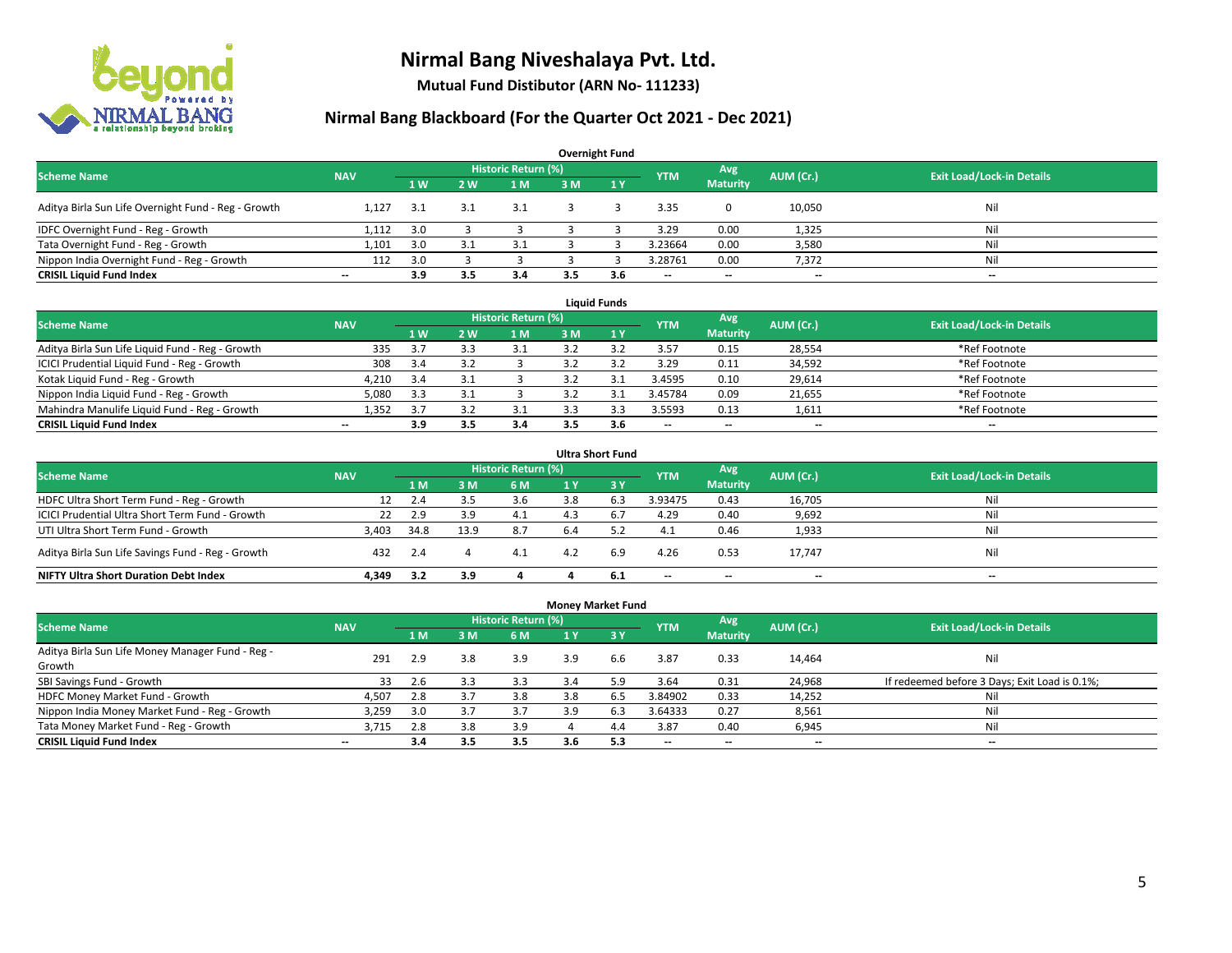

**Mutual Fund Distibutor (ARN No- 111233)**

| <b>Short Term Fund</b>                           |            |    |      |     |                     |     |     |            |                 |           |                                  |  |  |
|--------------------------------------------------|------------|----|------|-----|---------------------|-----|-----|------------|-----------------|-----------|----------------------------------|--|--|
| <b>Scheme Name</b>                               | <b>NAV</b> |    |      |     | Historic Return (%) |     |     | <b>YTM</b> | Avg             | AUM (Cr.) | <b>Exit Load/Lock-in Details</b> |  |  |
|                                                  |            |    | 1 M. | 3 M | 6 M                 |     |     |            | <b>Maturity</b> |           |                                  |  |  |
| HDFC Short Term Debt Fund - Growth               |            |    | l b  |     | 5.4                 |     | 8.7 | 5.10       | 3.19            | 19,436    | Nil                              |  |  |
| Nippon India Short Term Fund - Reg - Growth      |            | 42 |      | 5.6 | 5.7                 | 5.8 | 8.3 | 5.04       | 2.30            | 10,553    | Nil                              |  |  |
| <b>ICICI Prudential Short Term Fund - Growth</b> |            | 47 |      |     | 5.2                 | 5.6 | 8.6 | 5.25       | 4.13            | 21,345    | Nil                              |  |  |

| <b>Low Duration Fund</b>                          |            |      |     |                            |     |      |            |                 |           |                                  |  |  |  |
|---------------------------------------------------|------------|------|-----|----------------------------|-----|------|------------|-----------------|-----------|----------------------------------|--|--|--|
| <b>Scheme Name</b>                                | <b>NAV</b> |      |     | <b>Historic Return (%)</b> |     |      | <b>YTM</b> | Avg             | AUM (Cr.) | <b>Exit Load/Lock-in Details</b> |  |  |  |
|                                                   |            | 1 M  | 3 M | 6 M                        |     | -3 Y |            | <b>Maturity</b> |           |                                  |  |  |  |
| HDFC Low Duration Fund - Growth                   | 46         | 2.2  | 4.5 | 4.5                        | 4.7 |      | 4.57509    | 2.27            | 22,082    | Nil                              |  |  |  |
| ICICI Prudential Savings Fund - Reg - Growth      | 429        | 4.9  | 6.2 | 5.7                        | 5.4 | 7.6  | 4.48       | 4.02            | 28,496    | Nil                              |  |  |  |
| Nippon India Low Duration Fund - Reg - Growth     | 2,994      | -2.5 | 4.2 | 4.4                        | 4.7 | 6.6  | 4.55058    | 0.75            | 8,298     | Nil                              |  |  |  |
| Mirae Asset Savings Fund - Regular Savings Plan - |            |      |     | 3.4                        | 3.5 | 5.6  | 3.91       | 0.78            | 987       | Nil                              |  |  |  |
| Growth                                            | 1.815      |      |     |                            |     |      |            |                 |           |                                  |  |  |  |
| Kotak Low Duration Fund - Std - Growth            | 2,689      | 2.3  | 4.  | 4.3                        | 4.2 |      | 4.767      | 2.17            | 10,205    | Nil                              |  |  |  |

| <b>Banking &amp; PSU Bond Funds</b>                 |            |    |        |     |                     |  |       |            |                 |           |                                  |  |  |
|-----------------------------------------------------|------------|----|--------|-----|---------------------|--|-------|------------|-----------------|-----------|----------------------------------|--|--|
| <b>Scheme Name</b>                                  | <b>NAV</b> |    |        |     | Historic Return (%) |  |       | <b>YTM</b> | Avg             | AUM (Cr.) | <b>Exit Load/Lock-in Details</b> |  |  |
|                                                     |            |    | 4 M.   | ያ M | 6 M                 |  |       |            | <b>Maturity</b> |           |                                  |  |  |
| HDFC Banking and PSU Debt Fund - Reg - Growth       |            | 18 | 0.9    |     |                     |  | 8.8   | 5.55       | 4.23            | 9,528     | Nil                              |  |  |
| Tata Banking & PSU Debt Fund - Reg - Growth         |            |    | $-0.3$ |     | 5.6                 |  | $- -$ | 5.09       | 2.92            | 494       | Nil                              |  |  |
| Kotak Banking and PSU Debt Fund - Reg - Growth      |            |    |        |     |                     |  |       | 5.6313     | 4.92            | 9,332     | Nil                              |  |  |
| Nippon India Banking & PSU Debt Fund - Reg - Growth |            |    |        |     |                     |  |       | 5.01195    | 3.34            | 6,697     | Nil                              |  |  |

| <b>Corporate Bond Funds</b>                         |            |      |      |                     |     |      |            |                        |           |                                  |  |
|-----------------------------------------------------|------------|------|------|---------------------|-----|------|------------|------------------------|-----------|----------------------------------|--|
| <b>Scheme Name</b>                                  | <b>NAV</b> |      |      | Historic Return (%) |     |      | <b>YTM</b> | Avg<br><b>Maturity</b> | AUM (Cr.) | <b>Exit Load/Lock-in Details</b> |  |
|                                                     |            | 1 M  | IM የ | 6 M                 |     | -3 Y |            |                        |           |                                  |  |
| ICICI Prudential Corporate Bond Fund - Reg - Growth | 23         | -2.6 | 5.9  | 5.1                 | 5.5 | 8.6  | 4.97       | 5.57                   | 20,980    | Nil                              |  |
| IDFC Corporate Bond Fund - Reg - Growth             | 16         | -1.3 |      | 5.5                 | 5.6 | 8.5  |            | 2.49                   | 20,869    | Nil                              |  |
| HDFC Corporate Bond Fund - Growth                   | 26         | 1.7  | ∪.⊥  |                     |     |      | 5.29176    | 4.31                   | 28,361    | Nil                              |  |
| Kotak Corporate Bond Fund - Std - Growth            | 2,987      | 2.7  |      | 5.4                 |     |      | 5.0411     | 2.88                   | 10,541    | Nil                              |  |
| Axis Corporate Debt Fund - Reg - Growth             | 14         |      |      |                     |     |      | 5.04595    | 2.68                   | 5,483     | Nil                              |  |

|                                            |            |    |     |                            |     |     | <b>Credit Risk Fund</b> |         |                 |                                  |                                                                       |
|--------------------------------------------|------------|----|-----|----------------------------|-----|-----|-------------------------|---------|-----------------|----------------------------------|-----------------------------------------------------------------------|
| <b>Scheme Name</b>                         | <b>NAV</b> |    |     | <b>Historic Return (%)</b> |     |     | <b>YTM</b>              | Avg     | AUM (Cr.)       | <b>Exit Load/Lock-in Details</b> |                                                                       |
|                                            |            |    | 1 M | 3 M                        | 6 M | 1 Y | $-3V$                   |         | <b>Maturity</b> |                                  |                                                                       |
| ICICI Prudential Credit Risk Fund - Growth |            | 25 |     |                            | 7.4 |     | 8.8                     | 7.05    | 2.73            | 8,053                            | If redeemed before 1 Year; Exit Load is 1%;                           |
| HDFC Credit Risk Debt Fund - Reg - Growth  |            | 19 | 3.0 |                            | 8.6 | 9.7 | 9.3                     | 6.53614 | 3.17            | 8,607                            | If redeemed before 12 Month; Exit Load is 1%; If redeemed bet. 12     |
|                                            |            |    |     |                            |     |     |                         |         |                 |                                  | Month to 18 Month; Exit Load is 0.5%;                                 |
|                                            |            |    |     |                            |     |     |                         |         |                 |                                  | If redeemed before 12 Month; Exit Load is 3%; If redeemed bet. 12     |
| SBI Credit Risk Fund - Growth              |            | 36 | 2.6 | 6.8                        | 6.8 | 6.8 |                         | 6.19    | 2.36            |                                  | 3,380 Month to 24 Month; Exit Load is 1.5%; If redeemed bet. 24 Month |
|                                            |            |    |     |                            |     |     |                         |         |                 |                                  | to 36 Month; Exit Load is 0.75%;                                      |